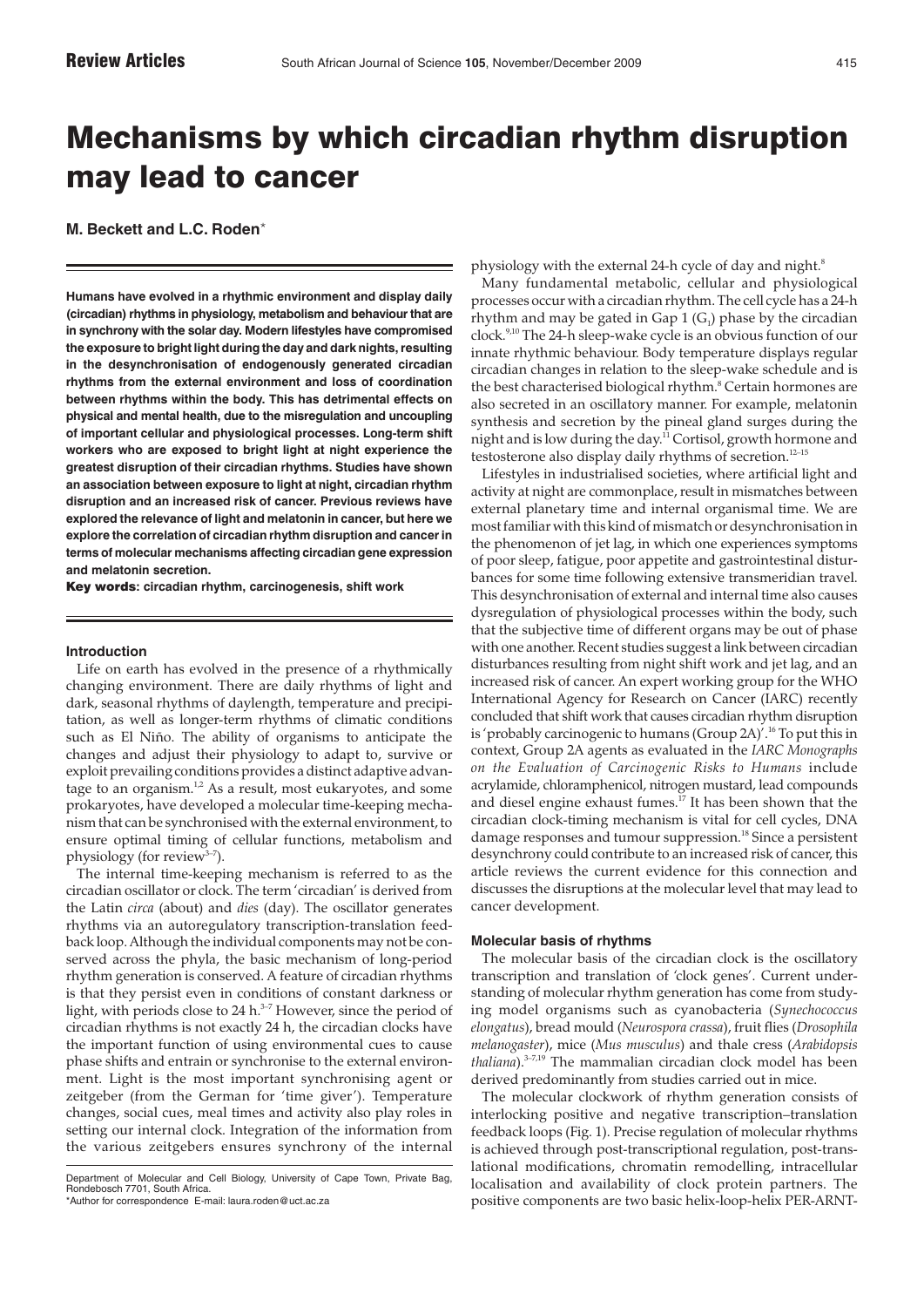

**Fig. 1**. Model of self-sustaining, rhythm-generating, molecular feedback loops in mammals. CLOCK and BMAL1 proteins heterodimerise and bind to E-box promoter elements to activate transcription of Per1-3, Cry1, Cry2 and Rev-erba which encode the negative elements of the loop. PER and CRY proteins heterodimerise and negatively regulate their own transcription and that of Rev-erbα. REV-ERBα represses Bmal1 transcription by binding to a REV-ERBα/ROR response element in its promoter.The proteins are post-translationally modified by phosphorylation and ubiquitination to alter their stability, sub-cellular localisation or protein-protein interactions. CKIε: casein kinase Iε; MAPK: mitogen-activated kinase.

SIM (PAS) domain-containing transcription factors, CLOCK and BMAL1,<sup>19-21</sup> which form heterodimers and bind CACGTG E-box enhancer elements to activate the transcription of three *Period* genes (designated *hPer1, hPer2,* and *hPer3* in humans), two *Cryptochrome* genes (*hCry1* and *hCry2*) and the orphan nuclear receptor *Rev-erbα* gene.<sup>20,22-25</sup> CLOCK is a histone acetyltransferase, and its activity is stimulated when it is associated with BMAL1.<sup>26</sup> The transcriptional activation of these circadian oscillator genes is achieved through acetylation of histones, but CLOCK is not required for circadian rhythmicity, $^{27}$  implying that an, as yet unidentified, histone acetyltransferase can substitute for CLOCK. There must also be a histone deacetylase that functions within the circadian clock, but this has not yet been identified. PER proteins contain two tandemly arranged PAS domains, through which they interact with each other and other proteins.28 PER1 and PER2 are central components of the clock while PER3 appears to be clock controlled, but not essential for rhythm generation.<sup>29</sup> The PER and CRY proteins negatively regulate the CLOCK:BMAL1-mediated transcription of their own genes.9,24,30 PER proteins also act positively to enhance the transcription of *Bmal1,* and the greater availability of BMAL1 promotes the heterodimerisation of CLOCK and BMAL1, thus allowing the cycle to restart.<sup>31</sup> REV-ERB $\alpha$  represses *Bmal1* transcription through a REV-ERBα/ROR response element in the *Bmal1* promoter.<sup>32</sup> The negative and positive loops are coupled to each other, promoting self-sustained cycling (Fig. 1).

Casein kinase I $\varepsilon$  (CKI $\varepsilon$ ) and mitogen-activated protein kinase (MAPK) have been shown to phosphorylate the PER, CRY, CLOCK and BMAL1 proteins, regulating their activity, subcellular organisation and degradation.33–39 The transcriptional activation activity of BMAL1 is enhanced when phosphorylated by CKI $\varepsilon,^{36}$ 

and the phosphorylated forms of CLOCK and BMAL1 are predominantly found in the nucleus.<sup>37</sup> PER and CRY proteins must dimerise and be phosphorylated by CKIε prior to nuclear entry.35, 38 The nuclear localisation signal is thought to be unmasked when PER is phosphorylated. Phosphorylated PER is recognised for degradation via the ubiquitin-proteasome pathway.<sup>39</sup> Regulated degradation of clock proteins allows the cycle to start again.4 Physiological control, as well as resetting or entraining of circadian rhythms, can thus be achieved through inter- and intracellular signalling.

## **Where is 'the clock' in mammals?**

Circadian clocks are found in most of the tissues and cells of mammals.40,41 There is a hierarchical organisation with a master clock that orchestrates and synchronises the circadian rhythms in other tissues. In mammals, the site of the master pacemaker is in a region of the hypothalamus called the suprachiasmatic nuclei (SCN).<sup>42</sup> The role of this anatomical area was recognised when circadian rhythms of activity, drinking and feeding were abolished by electrolytic lesions in the SCN of the rat brain.<sup>43</sup> This master clock responds to external light to reset and synchronise rhythms with the ambient 24-h cycle. The SCN are located at an ideal position in the brain to receive visual input via the retinohypothalamic tract for light entrainment.<sup>4</sup> As ocular photoreception is the only way for humans to gain information about the light environment, peripheral tissues are synchronised with the light environment indirectly via signals from the SCN.<sup>44,45</sup> Rhythms of clock gene expression within peripheral tissues are up to four hours out of phase with the rhythms in the SCN.<sup>40,41</sup> These peripheral clocks are synchronised to the external light-dark environment via the central clock, but can also be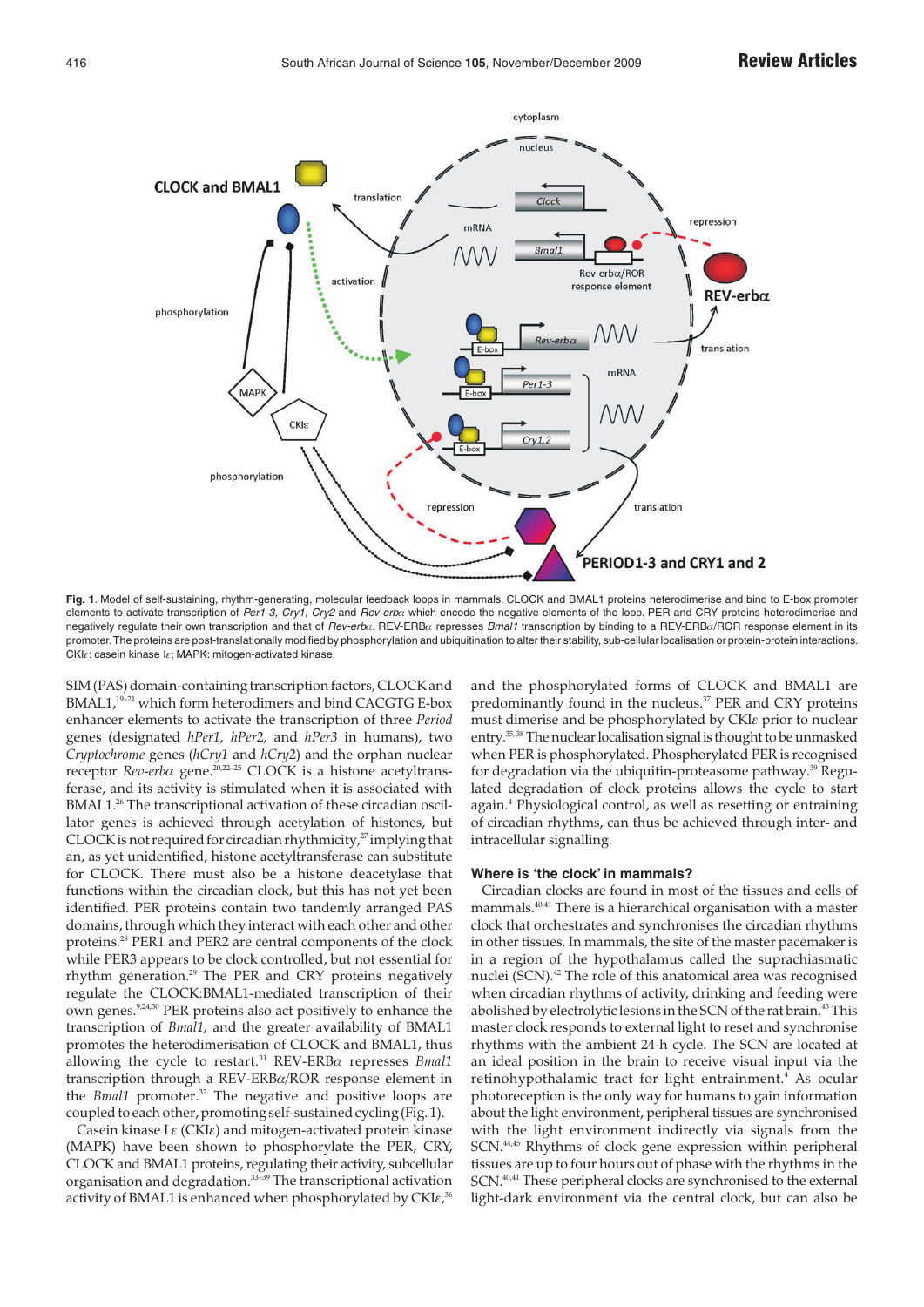



**Fig. 2**. Entrainment of central and peripheral oscillators in humans. Light signals are received by the central oscillator in the suprachiasmatic nuclei (SCN) via the eyes. These are able to directly entrain the central oscillator to environmental light:dark cycles. Signals from the SCN entrain the rhythms of peripheral oscillators, thus the phase of peripheral rhythms is slightly delayed relative to those of the SCN.Other signals such as meal times, activity and temperature can shift the phase of peripheral rhythms independently of the SCN.

entrained by meals, glucocorticoids and activity, independently of the SCN $^{40,46-48}$  (Fig. 2).

## **Entrainment of the central and peripheral clocks**

Light, especially blue light, is the dominant zeitgeber for setting the phase of circadian clocks.<sup>49,50</sup> In humans, only the central clock in the SCN is directly entrained by light received through ocular light exposure. There is no evidence to support the suggestion that extraocular light exposure can affect or reset circadian oscillators in humans.51,52 Rhodopsin and colour opsins that are required for vision are not required for circadian photoreception.53 The retinal photoreceptor system for circadian entrainment requires melanopsin, an opsin-like protein first identified in the skin of frogs, and possibly other opsin family pigments in the inner retina.53,54 In 2000, Provencio and coworkers<sup>55</sup> showed that melanopsin was present in a group of retinal ganglion cells. Retinal ganglion cells are the output neurons from the eye which make up the retinohypothalamic tract (RHT) which transmits the photic signal to the SCN.<sup>55</sup> In response to light, glutamate is released from the RHT terminal which stimulates receptors in the SCN neurons.56,57 Additionally, the neurotransmitter γ-aminobutyric acid (GABA) and its receptors and transporters are present in almost all cells of the SCN,<sup>58</sup> and GABA is implicated in the entrainment of SCN rhythms.

Light input to the SCN can reset the phase of the central circadian pacemaker by inducing *Per1* and *Per2* gene expression.<sup>59-61</sup> Light signals received in the early evening can delay the phase of the circadian clock, while light signals received late in the night serve to advance the phase.<sup>61</sup>This information is then relayed via neural and humoral signals to synchronise the clocks of the peripheral tissues. The humoral signals act as chemical zeitgebers to cause phase shifts in the peripheral clocks.<sup>46</sup> The pineal hormone melatonin (which peaks during the night) is imperative to the circadian timing system. The SCN regulates melatonin synthesis via GABAergic inhibition and glutaminergic stimulation of the paraventricular nuclei.<sup>62</sup> Melatonin receptors are widely distributed, including in areas of the brain, such as

the SCN, and in peripheral organs and tissues.<sup>63,64</sup> The receptors in the SCN allow melatonin to induce phase shifts in the firing of neurons.<sup>65</sup> The melatonin signal provides information to all cells, tissues and organs of the body about the time of day, and increased nocturnal concentrations of melatonin also facilitate sleep.66,67 As ocular light rapidly causes a suppression of melatonin production,<sup>68</sup> it is understandable that light at certain times during the night can cause phase shifts in melatonin rhythms and affect circadian rhythm signalling.

Humoral signals from the SCN include transforming growth factor- $\alpha$  and prokineticin 2, which are rhythmically expressed in the SCN and affect locomotor activity.<sup>69</sup> Light is not the only zeitgeber: meal times can serve as time cues, and plasma glucose levels that change following meals can affect clock gene expression in peripheral tissues.<sup>48</sup> Glucocorticoids and retinoic acid are able to cause phase shifts in circadian gene expression in rat-1 fibroblasts and mouse peripheral tissues, even in the absence of SCN signals.<sup>46,70</sup> These internal signals, coupled with the external light signal, synchronise the central and peripheral circadian clocks with external time. Working at night not only requires the presence of light, but also shifts the activity–rest rhythm from a diurnal habit to a nocturnal one, and can lead to altered meal times. These factors compound the loss of coordination between oscillators as they are reset by the different zeitgeber signals.<sup>40,46-48</sup>

# **Circadian disruption: desynchronisation of central and peripheral clocks**

A phase shift in the melatonin rhythm and other circadian rhythms can be induced by appropriately timed exposure to light or darkness.49,50 Such alterations occur naturally as day length changes with the seasons, and are also induced after transmeridian flights when one rapidly changes time zones, or during night-time shift work. The effects of rapid changes in time zones are collectively referred to as jet lag and symptoms include sleep disruption, poor physical and mental performance and gastrointestinal disturbances.<sup>71</sup> Jet lag recovery involves shifting the phases of circadian rhythms and re-entraining the central and peripheral clocks to the new time zone. While the rhythms of the SCN adjust rapidly to the new time zone, rhythms in peripheral tissues remain out of synchrony with the new time zone, and each other, for several cycles.<sup>72,73</sup> The significance of this delayed re-entrainment is felt by airline pilots, cabin crew and regular travellers.

Shift work is increasing in the modern, industrialised Western world, and shift workers experience a 'social jet lag' where their circadian rhythms are out of synchrony with their daily schedule. Often, night-time shift workers experience continuous bright light at night, which suppresses natural melatonin production and causes sleep disturbances and phase shifts in metabolic and physiological processes.74–77 Circadian dysregulation in nighttime shift workers, due to light exposure at night, can be further compounded depending on the type of work and their eating schedules. Even if shift workers are on a permanent night shift, they very seldom accomplish complete phase adaptation to a nocturnal activity pattern.72 There are a number of activities that must take place during the day: childcare and schooling responsibilities, some job-related training or physical examinations, domestic administrative duties such as banking, and social events or shopping. This dual pattern of activity can have profound effects on human health in the long term. Effects on health include endocrine disorders, psychiatric illnesses, stressrelated disorders, immune responses and carcinogenesis.75,78 The difference in re-entrainment rates of central and peripheral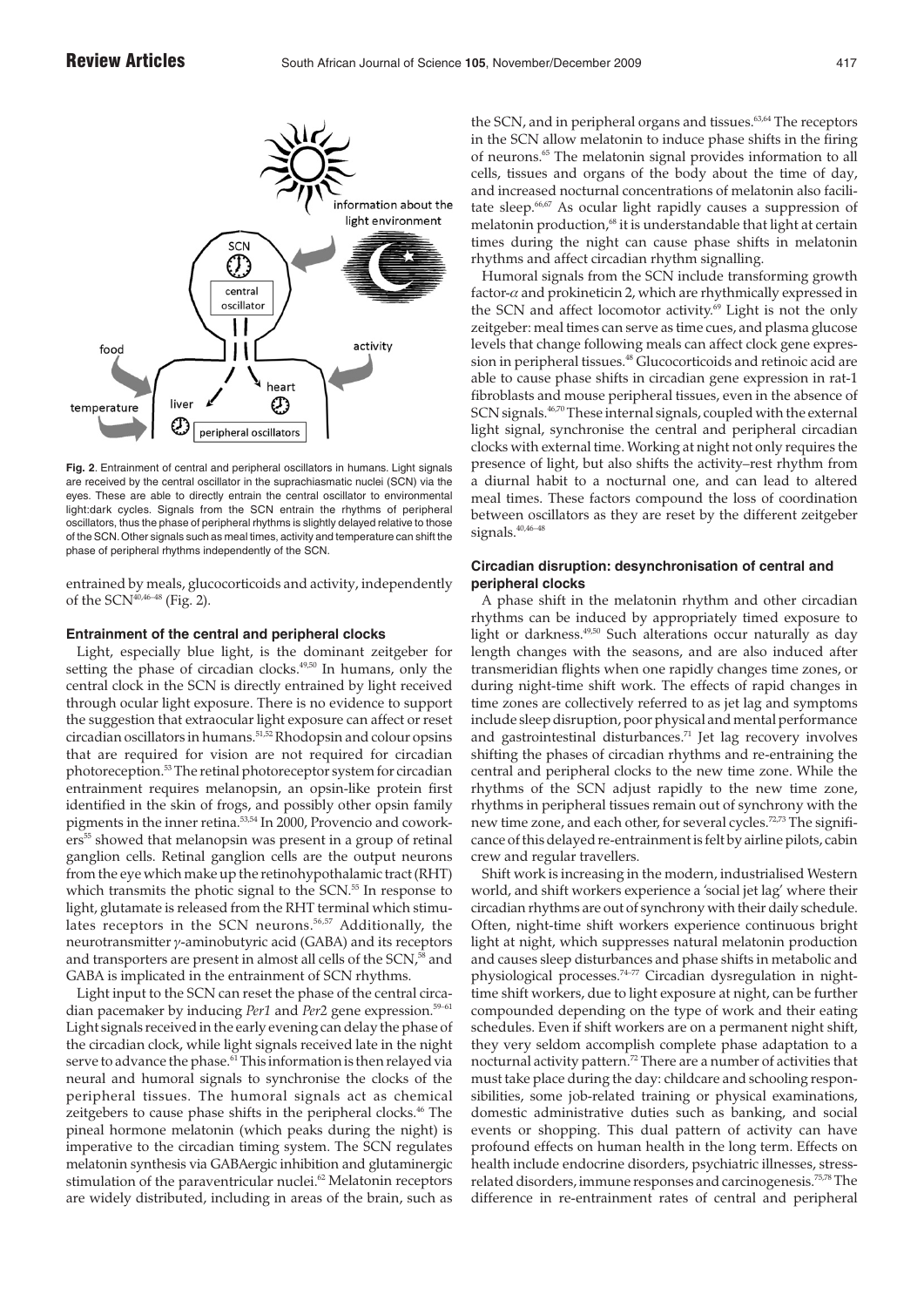clocks has been proposed as a compounding factor in tumour development. This is because during the desynchronised period, when phase adaptation is occurring, tissues are out of phase with their normal controlling systems, and abnormal growth and cell proliferation may occur.<sup>72,79</sup>

### **Significance of circadian disruption: melatonin and cancer**

Melatonin has diverse roles in addition to mediating the phase-shifting of circadian rhythms.<sup>65,80</sup> It is proposed to be involved in sleep, retinal physiology, reproductive cycles, cancer development and growth, immune activity, antioxidation and free radical scavenging, mitochondrial respiration, cardiovascular function, bone metabolism, intermediary metabolism and gastrointestinal physiology.66,81–86 Of particular interest, in terms of rhythm disruption and carcinogenesis, are the functions of free radical scavenging and enhancement of immune functions. Studies have shown that melatonin is effective in protecting against oxidative damage.<sup>82-84</sup> Melatonin can thus protect macromolecules (particularly DNA in terms of carcinogenesis) from oxidative damage that would otherwise cause detrimental changes.

Studies in animals have shown the influence of melatonin on tumour growth. In 1981, Tamarkin and colleagues demonstrated that removal of the pineal gland in rats enhanced tumour growth, whilst administration of melatonin reversed or inhibited tumourigenesis.<sup>87</sup> A proposed mechanism for the suppression of tumourigenesis is melatonin's capacity to suppress the accumulation of DNA adducts.<sup>88</sup> DNA adducts are formed by carcinogens, which cause mutations and amplification, which in turn lead to tumour growth. The protective effect could be due to melatonin's role in free radical scavenging and the stimulation of anti-oxidative enzymes. Melatonin also enhances DNA repair, once damage has been done,<sup>89</sup> by increasing the expression of the tumour-suppressor gene, *p53*. <sup>90</sup> Numerous studies have shown a wide variety of melatonin's cancer-suppressive actions, including the regulation of oestrogen receptor ( $ER\alpha$ ) expression and transactivation, calcium/calmodulin activity, protein kinase C activity, cytoskeletal architecture and function, intracellular redox status, melatonin receptor-mediated signal transduction cascades, aromatase and telomerase activities, and fatty acid transport and metabolism.<sup>89,91</sup> A recent study found that blind women who were unable to perceive light had a lower incidence of breast cancer than their blind counterparts who were able to perceive light;<sup>92</sup> the authors proposed that light perception and melatonin production should be investigated in the blind in terms of the breast cancer-protective effects of the loss of light perception.<sup>92</sup>

# **Significance of circadian disruption: circadian genes, proteins and cancer**

Light-dependent induction of *Per1* and *Per2* leads to a phase shift of the central circadian clock.59,60 All of the *Per* genes are also rhythmically expressed in peripheral tissues, suggesting that they have a role outside of the SCN.<sup>18</sup> It has been shown that major biological pathways, such as the cell cycle, DNA damage response and tumour suppression, are under circadian control.<sup>9,</sup> Clock-controlled genes include key cell-cycle regulators, such as *c-Myc, CyclinD1, Cyclin A* and *Wee1.* Significantly, it has been shown that there is deregulated expression of these genes in mutant mice lacking functional PER2.18 These mice displayed improper cell division and heightened sensitivity to radiation, suggesting that PER2 functions in regulating the cell cycle and the DNA damage pathway.

Double-stranded breaks in DNA, caused for example by expo-

sure to UV radiation or ionising irradiation, are detrimental to the cell and must be repaired prior to cell division. Cells react to such insults by activating vital replication checkpoints to delay S-phase progression and  $G_2/M$  transition so that the DNA can be repaired; if the damage is irreparable, apoptosis is induced. $93,94$ Gery *et al.*<sup>95</sup> investigated the importance of PER1 in cell growth and DNA damage control. They found that PER1 is important in irradiation-induced apoptosis by elevating *c-Myc*levels and suppressing the cyclin-dependent kinase inhibitor p21<sup>Waf1/Cip1(ref. 95)</sup>. It was also shown that PER1 suppresses the growth and transforming potential of cancer cells by regulating key factors in the cell cycle and DNA damage pathways, which indicates that *Per1* could be a tumour-suppression gene. The results showed that the circadian rhythm functions in peripheral tissues, to control mitotic events and the cell cycle at multiple stages.<sup>95</sup>

Down-regulation of *Per2 in vivo* and *in vitro* was associated with an increase in Cyclins D and E and an acceleration of breast cancer cell and tumour growth.<sup>96</sup> Decreased expression of *Per1* and *Per2* was found in sporadic and familial breast cancers.<sup>97</sup> It was recently demonstrated that misregulation of *Per2* or *Bmal1* in cancerous tissues was associated with lymph node metastasis and poor prognosis.<sup>98</sup> The same study demonstrated that the promoters of circadian genes *Per1, Per2, Cry1* and *Bmal1* were hypermethylated in breast cancer tissues, leading to misregulation of gene expression and disruption of circadian rhythms in these tissues. These results demonstrated that tumourigenesis is associated with altered circadian function, whether causal or symptomatic, and suggest that a dysfunctional circadian clock promotes carcinogenesis.

# **Correlative studies and implications for lifestyle recommendations**

Recently, a number of epidemiological studies have been carried out regarding an increased risk of cancer due to lifestyle habits, such as night-time shift work and light pollution at night. The majority of the studies have been carried out with groups of nurses and flight attendants, and consequently most of the study subjects have been women. Investigations into the increased risk of breast cancer are therefore predominant, although there are also studies that show an increased risk of other cancers such as colorectal, endometrial and prostate cancer.<sup>90,99</sup> The shift status of workers should be examined as a variable in occupational studies in a broader range of industries in order to determine whether circadian rhythm disruption increases the risk of cancers in general. The first published assessment of shift work and cancer risk showed a 4.3-fold increased risk of breast cancer in women aged 50 and older, who had been exposed to more than three years of shift work before age 30.<sup>100</sup> This suggests that the effects of molecular circadian disruption operate early in the process of carcinogenesis in breast tissue. Several studies have indicated an increase in the occurrence of breast cancer in female flight attendants (for review<sup>99</sup>). It is unclear whether the combination of shift work and transmeridian travel has an additive effect on the carcinogenesis of circadian disruption, thus putting flight crew at a higher risk than other shift workers. It is also difficult to quantify the dose of circadian disruption that is carcinogenic. A means to relate the frequency and duration of shift work to the extent of circadian disruption, and the magnitude and duration of disruption that is harmful, must still be established. It will also be useful to investigate whether there are particular age groups which are more at risk to the cancer-causing effects of circadian disruption.

There are measures that can be taken to reduce the long-term effects of shift work. Adaptation of the circadian rhythm to the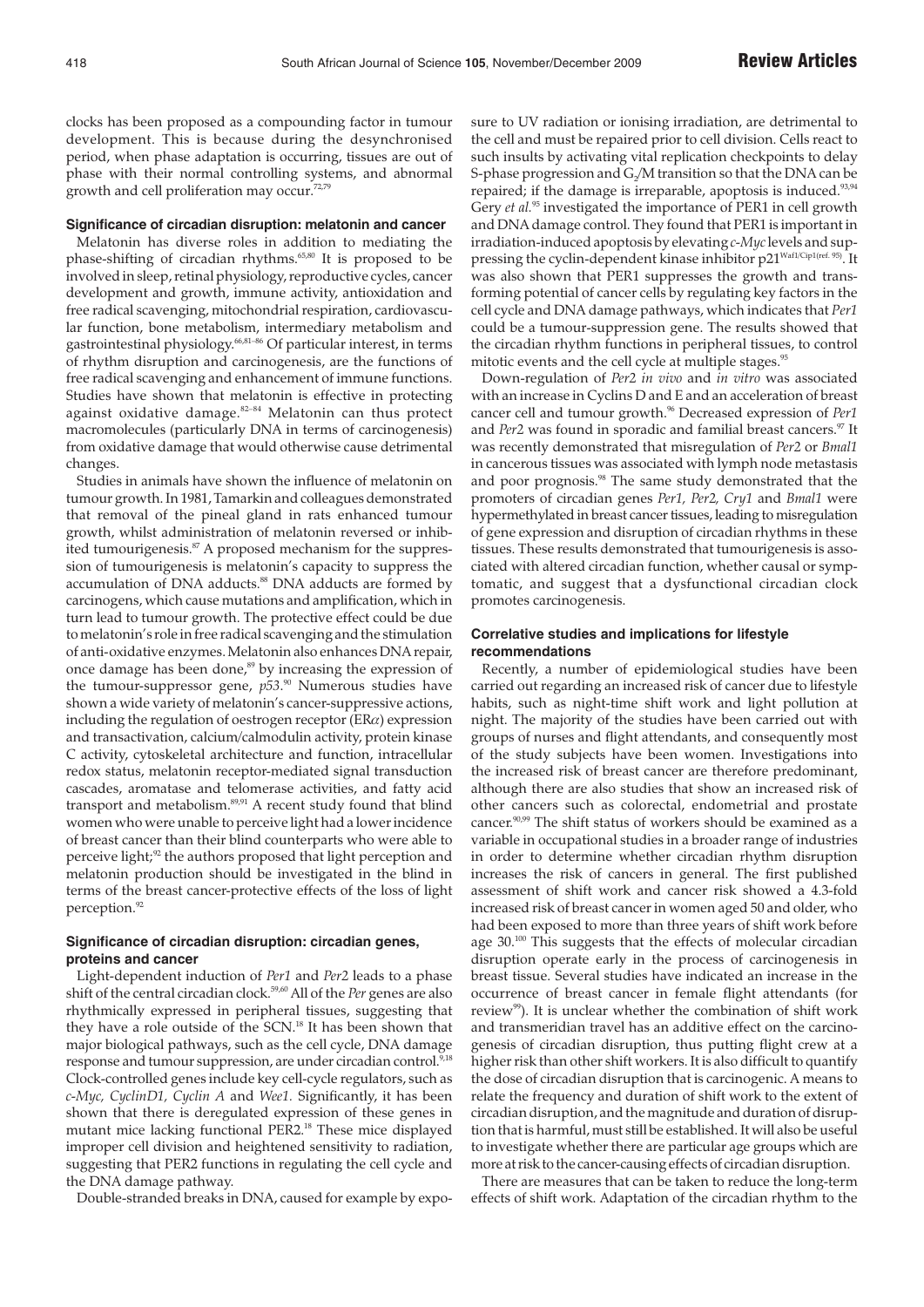night shift pattern would be beneficial for permanent shift workers.72 However, this may not be desirable in rapidly rotating shift workers. If complete adaptation to the night shift is to be achieved, it has been recommended that workers be exposed to bright light during the shift, sleep in a darkened room and keep to a regular sleeping-and-eating cycle.<sup>72,101</sup> The proposal for shift workers to wear dark sunglasses or yellow-tinted glasses that exclude blue light when travelling home in daylight is only safe when the shift workers do not drive themselves.<sup>102</sup> Generally, these precautions are not feasible or successful, and perhaps it would be more reasonable to implement regular cancer screening in the shift working populations, focusing on early detection and intervention. Although this may add to the healthcare costs to companies, preventative steps or early treatment of disease may prove more cost-effective and beneficial to both the public and business sectors.

### **Conclusion**

Deregulation of clock gene expression and suppression of melatonin at night are consequences of a modern lifestyle, involving both exposure to bright light at night and insufficient exposure to bright light, akin to natural sunlight, during the day. It is highly unlikely that humans, or groups of humans, have adapted biologically to such environmental changes. Recurrent desynchrony between the environment and central and peripheral clocks, as well as a loss of coordination between internal oscillators, have detrimental health effects in the long term. These effects have been recognised as potentially carcinogenic to humans,<sup>17</sup> but the observations and suggested mechanisms need to be confirmed and expanded in well-designed human studies. Additional studies are also needed to determine the particular types of shift work and the 'dose' of shift work exposure that are damaging.

We are grateful to David Woods for critical reading of the manuscript and to two anonymous reviewers for their helpful comments and suggestions to improve the manuscript.

Received 7 July. Accepted 16 October 2009.

- 1. DeCoursey P.J. and Krulas J.R. (1998). Behavior of SCN-lesioned chipmunks in natural habitat: a pilot study. *J. Biol. Rhythms* **13**, 229–244.
- 2. Dodd A.N., Salathia N., Hall A., Kévei E., Tóth R., Nagy F., Hibberd J.M., Millar A.J. and Webb A.A. (2005). Plant circadian clocks increase photosynthesis, growth, survival, and competitive advantage. *Science* **309**, 630–633.
- 3. Bell-Pedersen D. (1998). Keeping pace with *Neurospora* circadian rhythms. *Microbiology* **144**, 1699–1711.
- 4. Reppert S.M. (2000). Cellular and molecular basis of circadian timing in mammals. *Semin. Perinatol.* **4**, 243–246.
- 5. McWatters H.G., Roden L.C. and Staiger D. (2001). Picking out parallels: plant circadian clocks in context. *Phil. Trans. R. Soc. Lond. B* **356**, 1735–1743.
- 6. Levine J.D. (2006). Sharing time on the fly. *Curr. Opin. Cell Biol.* **16**, 210–216. 7. Dong G. and Golden S.S. (2008). How a cyanobacterium tells time. *Curr. Opin. Microbiol.* **11**, 1–6.
- 8. Koukkari W.L. and Sothern R.B. (2006). *Introducing Biological Rhythms,* chaps 3 and 11, pp. 66–106, pp. 426–525. Springer Science and Business Media, New York.
- 9. Bjarnason G.A., Jordan R. and Sothern R.B. (1999). Circadian variation in the expression of cell-cycle proteins in human oral epithelium. *Am. J. Pathol.* **154**, 613–622.
- 10. Bjarnason G.A., Jordan R.C.K., Wood P.A., Li Q., Lincoln D.W., Sothern R.B., Hrushesky W.J.M. and Ben-David Y. (2001). Circadian expression of clock genes in human oral mucosa and skin: association with specific cell-cycle phases. *Am. J. Pathol.* **158**, 1793–1801.
- 11. Zeitzer J.M., Duffy J.F., Lockley S.W., Dijk D.J. and Czeisler C.A. (2007). Plasma melatonin rhythms in young and older humans during sleep, sleep depriva-tion, and wake. *Sleep* **30**, 1437–1443.
- 12. Abe K., Kroning J., Greer M.A. and Critchlow V. (1979). Effects of destruction of the suprachiasmatic nuclei on the circadian rhythms in plasma corticosterone, body temperature, feeding and plasma thyrotropin. *Neuroendocrinology* **29**, 119–131.
- 13. Kennaway D.J. and van Dorp C.F. (1991). Free-running rhythms of melatonin, cortisol, electrolytes, and sleep in humans in Antarctica. *Am. J. Physiol. Regul. Integr. Comp. Physiol.* **260**, R1137–R1144.
- 14. Drobny E.C., Amburn K. and Baumann G. (1983). Circadian variation of basal plasma growth hormone in man. *J. Clin. Endocrinol. Metab.* **57**, 524–528.
- 15. Diver M.J., Imtiaz K.E., Ahmad A.M., Vora J.P. and Fraser W.D. (2003). Diurnal rhythms of serum total, free and bioavailable testosterone and of SHBG in middle-aged men compared with those in young men. *Clin. Endocrinol.* **58**, 710–717.
- 16. Straif K., Baan R., Grosse Y., Secretan B., El Ghissassi F., Bouvard V., Altieri A., Benbrahim-Tallaa L. and Cogliano V. (2007). Carcinogenicity of shift work, painting and fire-fighting. *Lancet Oncol.* **8**, 1065–1066.
- 17. *IARC Monographs on the Evaluation of Carcinogenic Risks to Humans.* (1972–2009), Vols **1–99**. Online at: http://monographs.iarc.fr/ENG/Classification/ crthgr02a. php
- 18. Lee C.C. (2006). Tumor suppression by the mammalian *Period* genes. *Cancer Causes Control* **17**, 525–530.
- 19. Dunlap J.C. (1999). Molecular bases for circadian clocks. *Cell* **96**, 271–290.
- 20. Gekakis N., Staknis D., Nguyen H.B., Davis F.C., Wilsbacher L.D., King D.P., Takahashi J.S. and Weitz C.J. (1998). Role of the CLOCK protein in the mammalian circadian mechanism. *Science* **280**, 1564–1569.
- 21. Hogenesch J.B., Gu Y.Z., Jain S. and Bradfield C.A. (1998). The basic-helixloop-helix-PAS orphan MOP3 forms transcriptionally active complexes with circadian and hypoxia factors. *Proc. Natl. Acad. Sci. U.S.A.* **95**, 5474–5479.
- 22. Jin X., Shearman L.P., Weaver D.R., Zylka M.J., de Vries G.J. and Reppert S.M. (1999). A molecular mechanism regulating rhythmic output from the suprachiasmatic circadian clock. *Cell* **96**, 57–68.
- 23. Kume K., Zylka M.J., Sriram S., Shearman L.P., Weaver D.R,. Jin X., Maywood E.S., Hastings M.H. and Reppert S.M. (1999). mCRY1 and mCRY2 are essential components of the negative limb of the circadian clock feedback loop. *Cell* **98**, 193–205.
- 24. Sangoram A.M., Saez L., Antoch M.P., Gekakis N., Staknis D., Whiteley A., Fruechte E.M., Vitaterna M.H., Shimomura K., King D.P., Young M.W., Weitz C.J. and Takahashi J.S. (1998). Mammalian circadian autoregulatory loop: a timeless ortholog and *mPer1* interact and negatively regulate CLOCK-BMAL1 induced transcription. *Neuron* **21**, 1101–1113.
- 25. Ueda H.R., Chen W., Adachi A., Wakamatsu H., Hayashi S., Takasugi T., Nagano M., Nakahama K., Suzuki Y., Sugano S., Iino M., Shigeyoshi Y. and Hashimoto S. (2002). A transcription factor response element for gene expression during circadian night. *Nature* **418**, 534–539.
- 26. Doi M., Hirayama J. and Sassone-Corsi P. (2006). Circadian regulator CLOCK is a histone acetyltransferase. *Cell* **125**, 497–508.
- 27. Debruyne J.P., Noton E., Lambert C.M., Maywood E.S., Weaver D.R. and Reppert S.M. (2006). A clock shock: mouse CLOCK is not required for circadian oscillator function. *Neuron* **50**, 465–477.
- 28. Hirayama J. and Sassone-Corsi P. (2005). Structural and functional features of transcription factors controlling the circadian clock. *Curr. Opin. Genet. Dev.* **15**, 548–556.
- 29. Lee C., Weaver D.R. and Reppert S.M. (2004). Direct association between mouse PERIOD and CKIepsilon is critical for a functioning circadian clock.*Mol. Cell Biol.* **24**, 584–594.
- 30. Harms E., Kivimae S., Young M.L. and Saez L. (2004). Posttranscriptional and posttranslational regulation of clock genes. *J. Biol. Rhythms* **19**, 361–373.
- 31. Shearman L.P., Sriram S., Weaver D.R., Maywood E.S., Chaves I., Zheng B., Kume K., Lee C.C., van der Horst G.T., Hastings M.H. and Reppert S.M. (2000). Interacting molecular loops in the mammalian circadian clock. *Science* **288**, 1013–1019.
- 32. Preitner N., Damiola F., Lopez-Molina L., Zakany J., Duboule D., Albrecht U. and Schibler U. (2002). The orphan nuclear receptor REV-ERBalpha controls circadian transcription within the positive limb of the mammalian circadian oscillator. *Cell* **110**, 251–260.
- 33. Sanada K., Hayashi Y., Harada Y., Okano T. and Fukada Y. (2000). Role of circadian activation of mitogen-activated protein kinase in chick pineal clock oscillation. *J. Neurosci.* **20**, 986–991.
- 34. Akashi M., Tsuchiya Y., Yoshino T. and Nishida E. (2002). Control of intracellular dynamics of mammalian period proteins by casein kinase I ε (CKIε) and CKIδ in cultured cells. *Mol. Cell Biol.* **22**, 1693–1703.
- 35. Vielhaber E.L., Duricka D., Ullman K.S. and Virshup D.M. (2001). Nuclear export of mammalian PERIOD proteins. *J. Biol. Chem.* **276**, 45921–45927.
- 36. Eide E.J., Vielhaber E.L., Hinz W.A. and Virshup D.M. (2002). The circadian regulatory proteins BMAL1 and cryptochromes are substrates of casein kinase I epsilon. *J. Biol. Chem.* **277**, 17248–17254.
- 37. Kondratov R.V., Chernov M.V., Kondratova A.A., Gorbacheva V.Y., Gudkov A.V. and Antoch M.P. (2003). BMAL1-dependent circadian oscillation of nuclear CLOCK: posttranslational events induced by dimerization of transcriptional activators of the mammalian clock system. *Genes Dev.* **17**, 1921–1932.
- 38. Takano A., Isojima Y. and Nagai K. (2004). Identification of *mPer1* phosphorylation sites responsible for the nuclear entry.*J. Biol. Chem.* **279**, 32578–32585.
- 39. Eide E.J., Woolf M.F., Kang H., Woolf P., Hurst W., Camacho F., Vielhaber E.L., Giovanni A. and Virshup D.M. (2005). Control of mammalian circadian rhythm by CKIepsilon-regulated proteasome-mediated PER2 degradation. *Mol. Cell Biol.* **25**, 2795–2807.
- 40. Yoo S.H., Yamazaki S., Lowrey P.L., Shimomura K., Ko C.H., Buhr E.D., Siepka S.M., Hong H.K., Oh W.J., Yoo O.J., Menaker M. and Takahashi J.S. (2004). PERIOD 2: Luciferase real-time reporting of circadian dynamics reveals persistent circadian oscillations in mouse peripheral tissues. *Proc. Natl. Acad. Sci. U.S.A* **101**, 5339–5346.